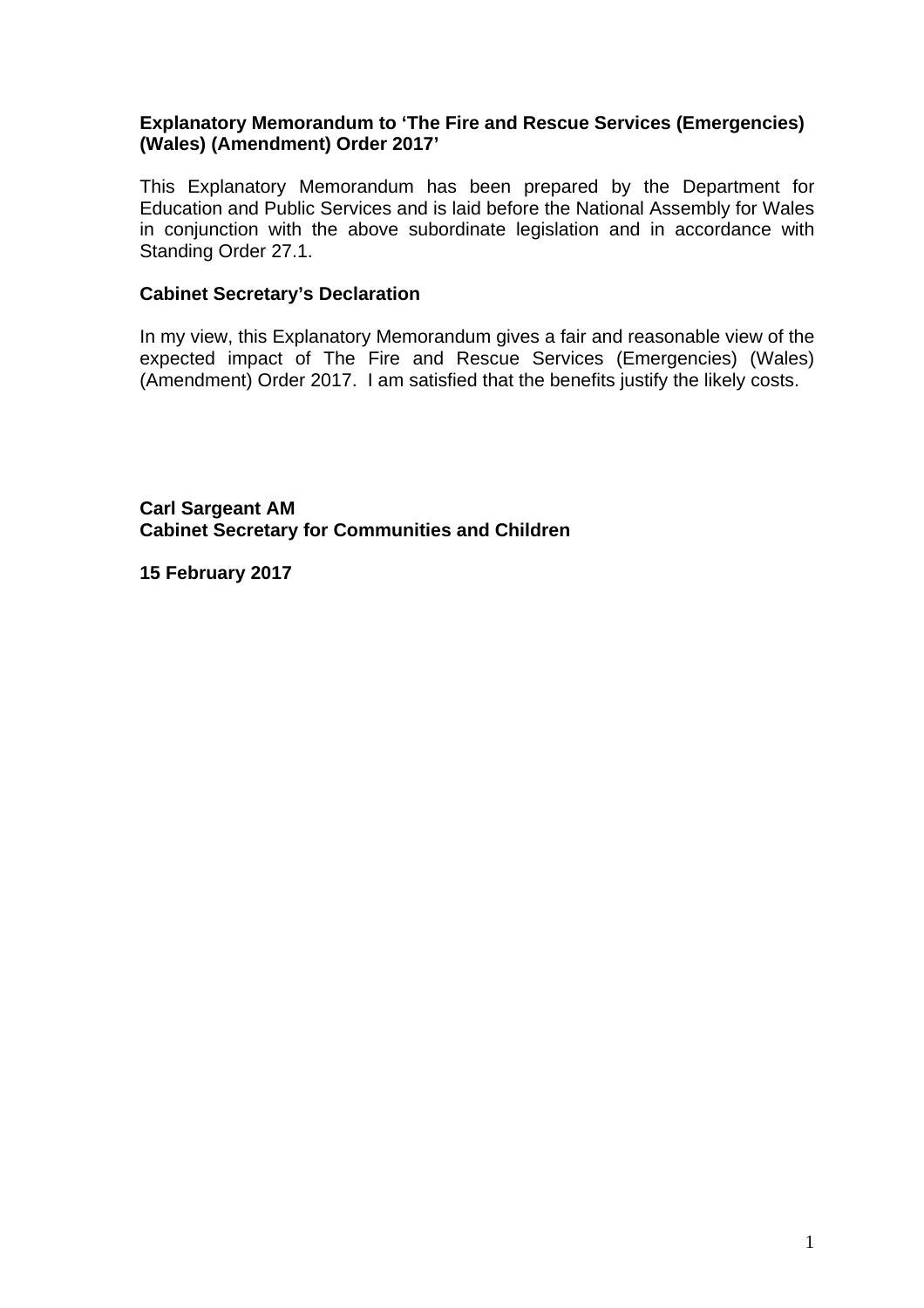# **1. Description**

At present, the three Welsh Fire and Rescue Authorities (FRAs) respond to flooding and water rescue incidents using their existing general powers to respond to 'other eventualities' that cause or are likely to cause death, injury or illness, as described in Section 11 of the Fire and Rescue Services Act 2004 ('2004 Act'). There is, however, no statutory requirement for them to do so.

The Fire and Rescue Services (Emergencies) (Wales) (Amendment) Order 2017 ("the Order") introduces a duty requiring the three Welsh FRAs to make provision to respond to flooding and inland water emergencies.

#### **2. Matters of special interest to the Constitutional and Legislative Affairs Committee**

No matters of special interest.

### **3. Legislative background**

The Order is made in exercise of the powers conferred on the Welsh Ministers by section 9 of the 2004 Act. The power of the Secretary of State in section 9 of the 2004 Act was, in relation to Wales, exercisable by the National Assembly for Wales by virtue of section 62 of the 2004 Act. That power is now vested in the Welsh Ministers by paragraph 30 of Schedule 11 to the Government of Wales Act 2006).

The core functions of FRAs are set out in sections 6 to 8 of the 2004 Act. These are functions relating to fire safety, fire-fighting and road traffic accidents. Section 9 of the 2004 Act allows the Welsh Ministers to specify, by Order, other core functions relating to emergencies for which the FRAs must make provision.

The Fire and Rescue Services (Emergencies) (Wales) Order 2007 (the "2007 Order") specified functions in relation to emergencies involving chemical, biological or radio-active contaminants; emergencies involving structural collapse; and emergencies involving trains, trams or aircraft.

The Order amends the 2007 Order to extend the functions of FRAs in Wales to make provision for emergencies involving flooding and inland water.

This instrument is subject to the negative resolution procedure.

### **4. Purpose & intended effect of the legislation**

The Order creates a statutory duty for FRAs to make provision for responding to flooding and inland water emergencies which present a risk of death, serious injury or serious illness to people.

 Article 2(2) of the Order inserts a new article 3A into the 2007 Order, creating a duty on FRAs in Wales in connection with emergencies involving flooding and inland water. It also provides a definition of flooding and inland water.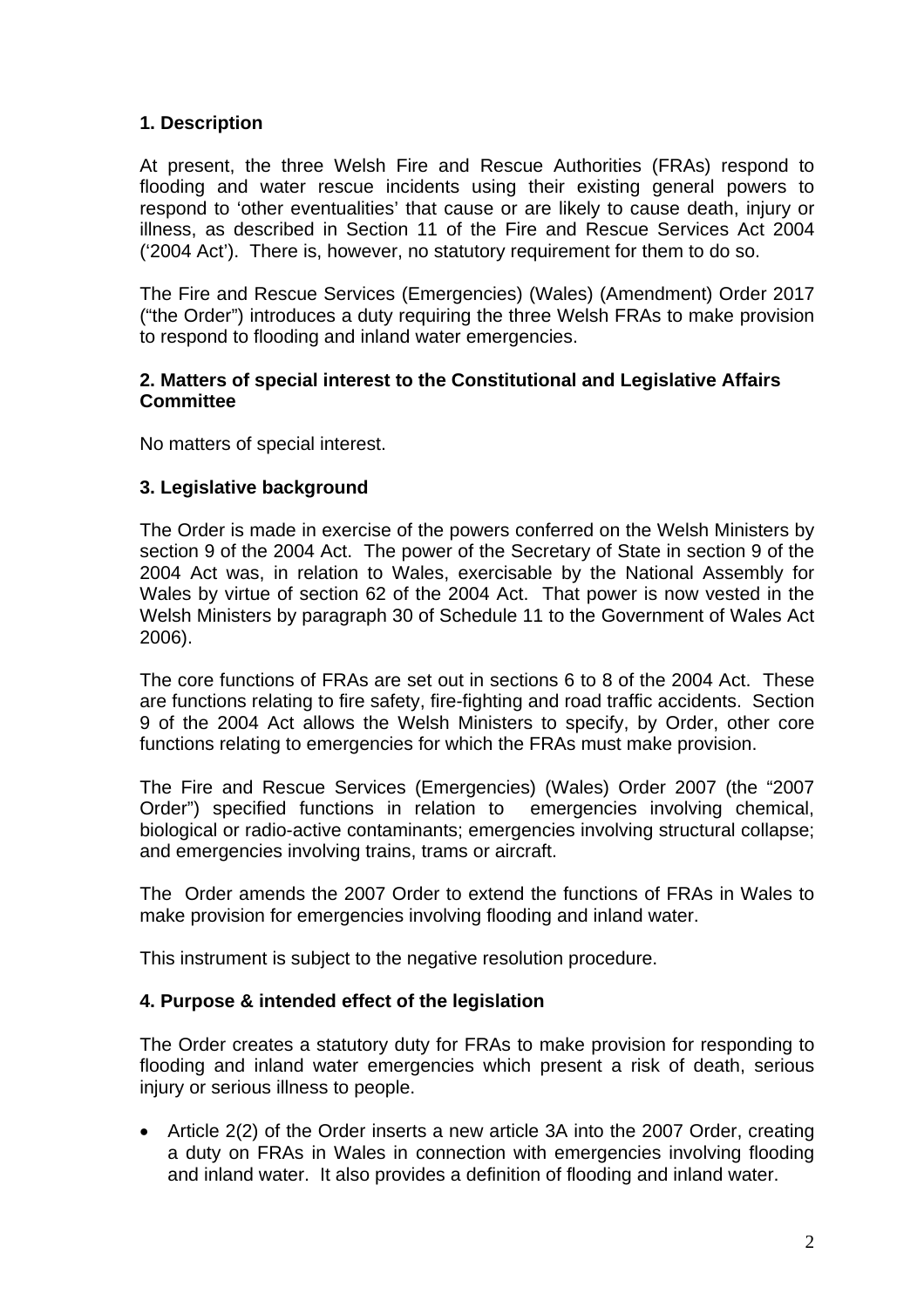- Article 2(3) extends article 4(a) of the 2007 Order, which specifies the things that FRAs must do in making provision for emergencies detailed in the 2007 Order. In future, as part of making provision for those emergencies, FRAs will be required to secure the provision of equipment.
- The new duty will cover emergencies related to flooding and inland water that cause or are likely to cause death, serious injury or serious illness to people. It does not cover cases where human life or health is not at risk.

It is intended that the Order will come into force on 1 April 2017.

# **5. Consultation**

The Welsh Government undertook a 14 week consultation commencing on 15 September 2016 seeking views on introducing a statutory duty for FRAs to respond to flooding and inland water emergencies including on the draft Order itself. Details of the consultation undertaken are included in the Regulatory Impact Assessment below.

# **REGULATORY IMPACT ASSESSMENT**

### **6. Options**

# **Option 1: Do Nothing**

Whilst the three Welsh FRAs already respond to flooding and inland water emergencies using their existing general powers and resources, they are not under a specific statutory duty to do so. This means they can decide to withdraw their response to such emergencies and to any other non-mandatory incidents at any time.

If we choose to do nothing, in the short term, the FRAs' current response arrangements for flooding and water rescue would continue. However, in the medium to long term, there is potential for this service to be withdrawn.

This is because like other public sector organisations, FRAs are under continued pressure to reduce costs and they could potentially consider withdrawing the provision of non-statutory services such as flood and water rescue, as a means of doing so. While that may be appropriate for some services, it would not be acceptable for there to be no FRA response to flooding. As well as having the specialist resources, training and equipment to respond to such emergencies, there is high public expectation on them to attend.

In Wales there are around 208,500 properties that are at risk of flooding from rivers or the sea and around 163,000 properties at risk from surface water flooding; these risks are likely to increase in the longer term as a result of climate change with the potential of increased incidence of severe flooding in the future. Major flooding attracts widespread public concern, can cause serious threat to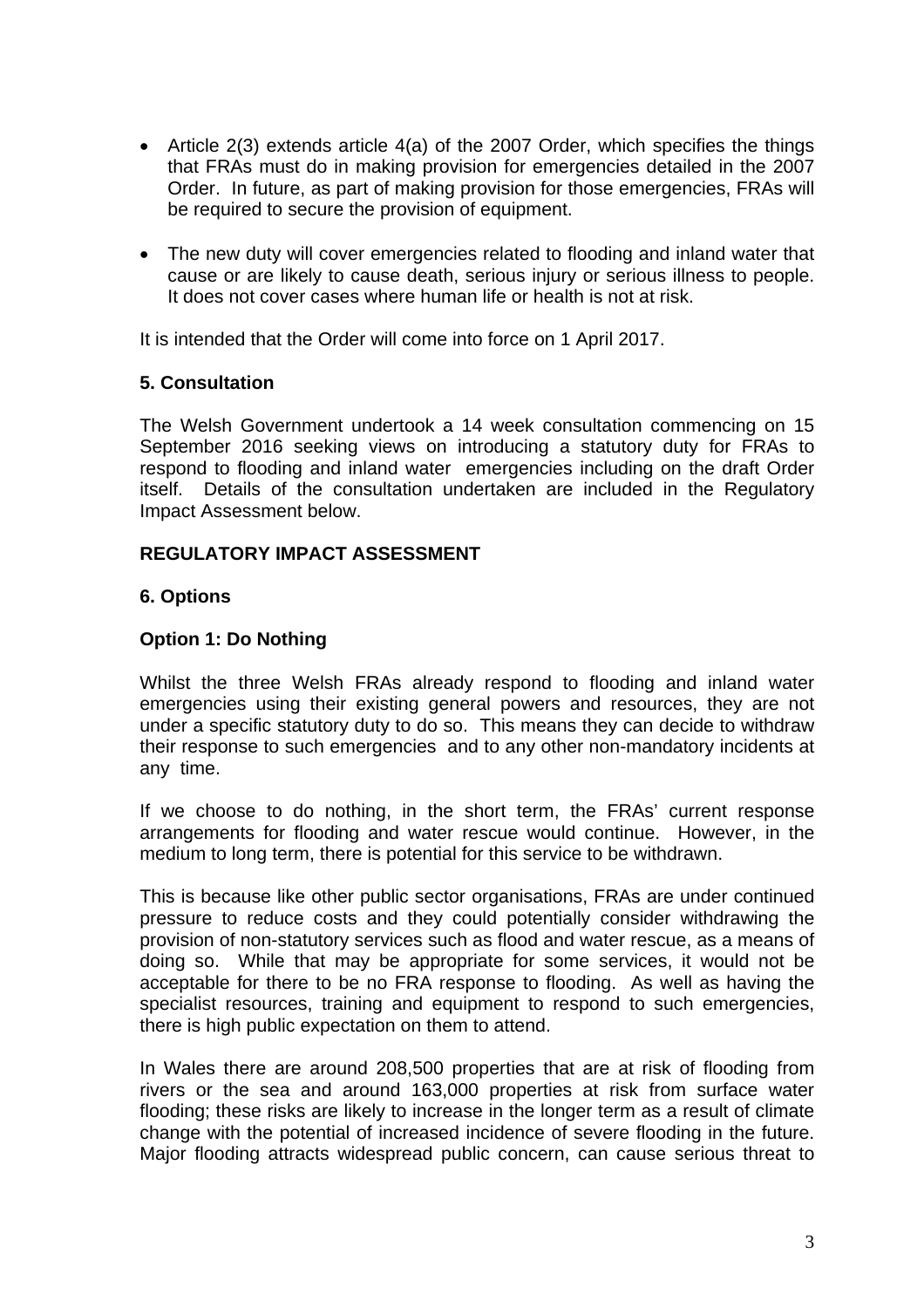life, the environment and the economy and severe damage to property to which there is currently no guaranteed or standardised response.

Other water-related incidents rarely create the same level of threat to life. However, they are a continuing cause of concern in Wales, which has the highest level of accidental drowning in inland waters in the UK. Children, and especially boys, are at particular risk.

### **Option 2: Make the Legislation**

The Order will amend the 2007 Order and introduce a statutory duty on the three Welsh FRAs to make provision for responding to flooding and inland water emergencies which present a risk of death, serious illness or serious injury to people.

The proposed scope and definition of the duty including the draft Order itself was subject to a full public consultation including engagement with key stakeholders.

Introducing a statutory duty requiring the FRAs in Wales to respond to flooding and inland water- emergencies will protect the future provision of these services ensuring that people continue to have support from FRAs in the event of such emergencies.

# **a) Costs**

The assessment of costs relating to flooding and water rescue provision has been broken down into three categories:

**Equipment –** Data taken from FRAs' Business Case - Creating a Sustainable Fire and Rescue Service Flood and Water Rescue Response in Wales dated 11 November 2016 indicates capital costs of £1,463,582 for the refresh of water rescue assets ranging from rescue boats, personal protective equipment to lines, reach poles etc. North Wales FRA also submitted a Business Case for procuring a second High Volume Pump (HVP), ancillary equipment and prime mover for North Wales FRA at a cost of £504,070.

**Training -** Data taken from FRAs' Business Case - Creating a Sustainable Fire and Rescue Service Flood and Water Rescue Response in Wales dated 11 November 2016 indicates projected revenue cost of £294,000 per annum for 2016-17 to 2017-18. This includes water training modules – water awareness, water first responder, water rescue technician and water incidents management training.

**Response -** Overall data for the number of FRA attendances at flooding and water rescue incidents are available, as are data for the types of appliances deployed. However, it is not possible to derive a total or average cost from these data, for several reasons:

 Many of these incidents would not be covered by the Order, in that there was no risk to human life or health. Whether such a risk existed cannot be determined retrospectively from the data.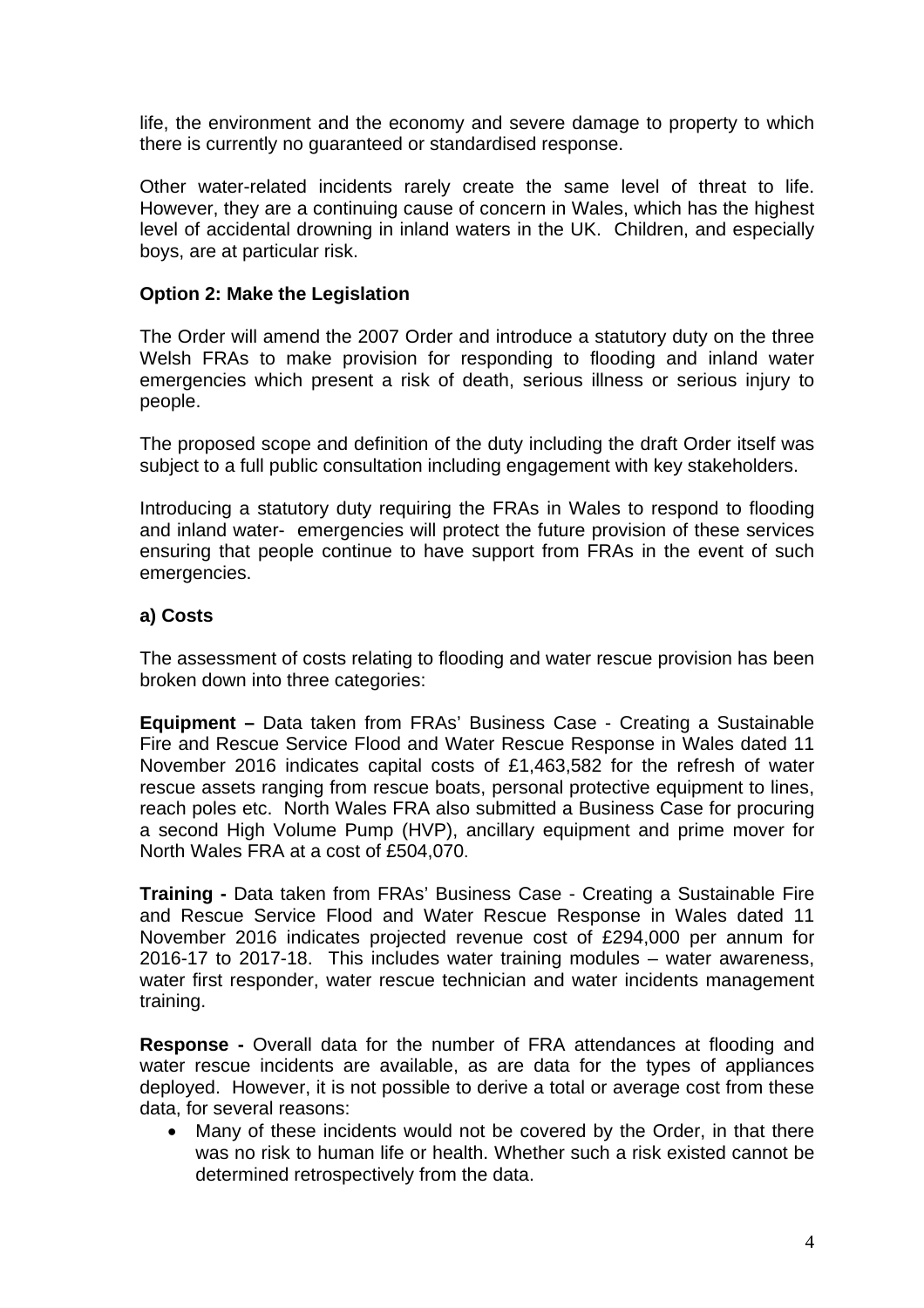- The number of incidents where there is a life risk will fluctuate greatly from one year to the next, in particular based on the occurrence of severe weather. So even if a cost could be calculated for a given period of time, it would not necessarily be representative.
- The costs of wholetime firefighters' pay are sunk, ie they would be incurred in any event. While deploying retained firefighters to flooding and waterrelated emergencies does incur a direct cost, it is again not possible to determine this retrospectively.

The costs above have been identified as the cost of flooding and water rescue provision as currently provided by FRAs and is not limited to the provisions set out in the Order. For instance, it will include the cost of rescuing animals from water or of dealing with flooding which does not threaten human life or health.

The Welsh Government does not currently provide funding for FRA core functions such as firefighting. FRAs are funded by contributions from their constituent local authorities and extending their core functions to responding to flooding and inland water emergencies would form part of this arrangement.

However, as the three Welsh FRAs already routinely respond to flooding and water rescue incidents from within their existing resources the new duty should not present any particular funding issues or challenges for the FRAs. It is not a new burden on FRAs; the duty simply formalises part of the FRAs' current arrangements for responding to flooding and inland water emergencies. Therefore there is no anticipated increase in demand on FRA or Local Authority budgets.

The potential financial impact of introducing the duty on the three Welsh FRAs is therefore mainly limited to removing the FRAs' ability to withdraw their provision for flooding and inland water emergencies. Therefore the FRAs will have to continue to factor these costs into their budget-setting process in the same way as they do for other core functions such as firefighting and road traffic accidents.

The Welsh Government does not provide capital funding for FRAs' acquisition of firefighting assets; and is under no obligation to fund assets used to undertake other FRA core functions such as those required for responding to flooding and inland water emergencies. Nonetheless, the Welsh Government has recently approved a one-off grant of £1.8m between 2016-17 and 2017-18 to enable the three FRAs to refresh their flooding and inland water rescue equipment.

# **b) Benefits**

The Order will protect a vital function of the FRAs which was previously nonstatutory and remove any possibility of that function being withdrawn.

It will guarantee a response in Wales to flooding and inland water emergencies and ensure that the safety and well-being of Welsh citizens is maintained.

### **7. Consultation**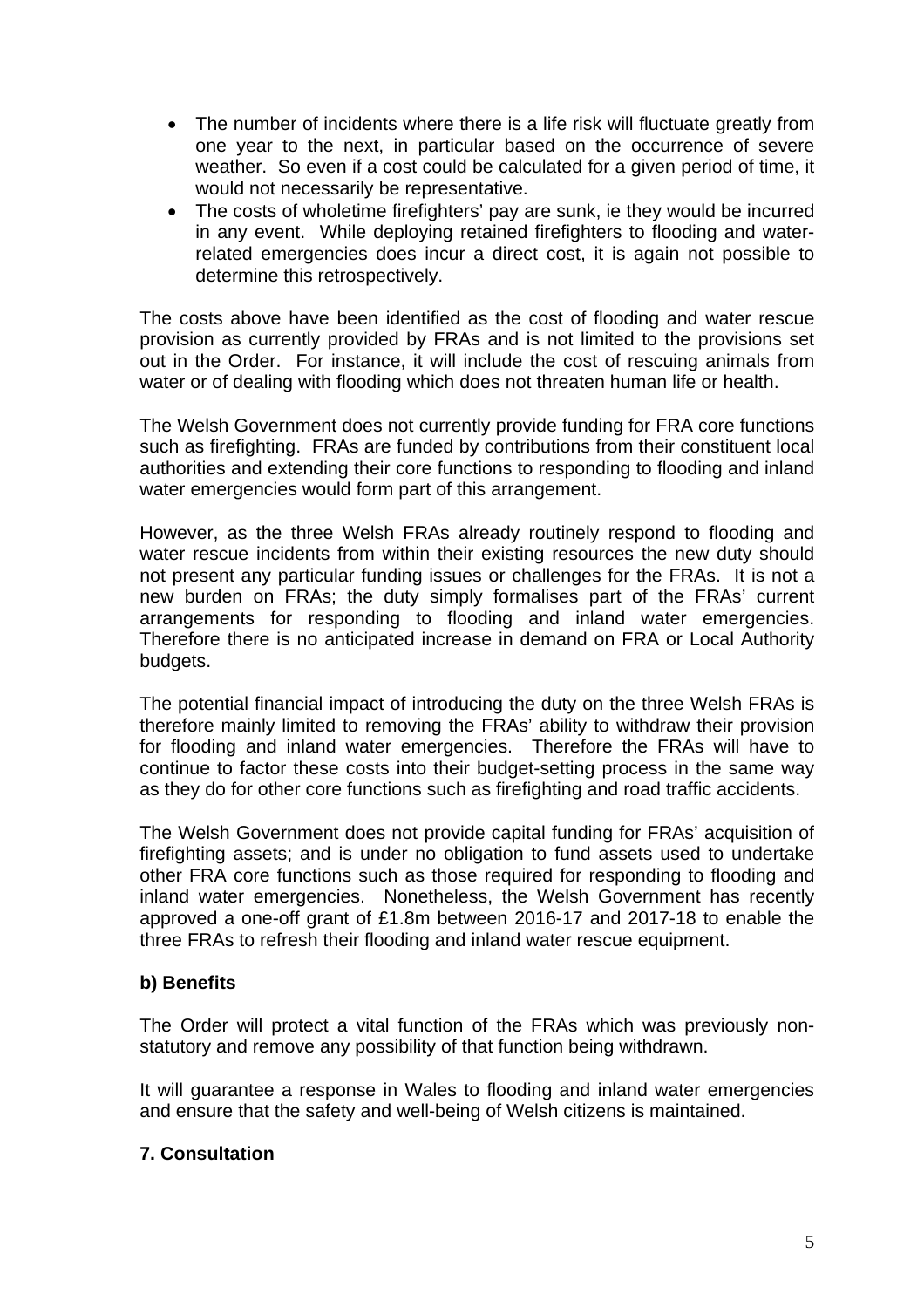The Welsh Government consulted on the proposed duty and the draft Order for 14 weeks between 15 September and 22 December, consulting with a range of interested stakeholders. These included the three Welsh FRAs, firefighters' unions, Local Authorities, the Welsh Ambulance Services NHS Trust, the Welsh Local Government Association, Ministry of Defence, Natural Resources Wales, the four Police Forces in Wales, the Royal National Lifeboat Institution, the Maritime and Coastguard Agency, Local Resilience Forums, the Home Office, the Scottish Government and other rescue and voluntary organisations.

A detailed analysis of the responses is provided at the following link: *insert link here to summary document* 

Responses to the consultation were overwhelmingly in support of the three Welsh FRAs having a statutory duty to respond to flooding and inland water emergencies, although some issues were raised in relation to the detail of the proposals.

The greatest number of issues raised by far was in respect of the definition of 'inland water'. Whilst some respondents were in broad agreement with the proposed definition of inland water they suggested it should be further expanded to include other bodies of water, such as ponds, pools and industrial settlement lagoons. Others requested greater clarity of the definition with particular reference to the boundary between inland water and the sea (estuaries and tidal rivers/river mouths, tidal lagoons and barrages). Two of the three FRAs raised concerns that there might be an expectation that they would provide sub-surface search and rescue. Several respondents felt that bodies of water used for recreational activities such as sailing, rowing, fishing or diving in quarries, lakes and reservoirs, should be excluded.

Several respondents also raised the issue of coastal flooding and suggested that the Order should include a clear definition of this term.

Some respondents raised concerns regarding the proposal to limit the duty to emergencies that cause or are likely to cause people to die, be seriously injured or become seriously ill. Concerns included whether this duty extended to preventing damage to critical infrastructure such as roads, power supplies and other services. Several respondents, including the RSPCA, were concerned that animal rescue was not included in the duty.

The majority of respondents agreed that FRAs were ideally placed to lead or coordinate the multi-agency response to flooding and inland water emergencies but agreed that a duty to do so was not warranted. Several respondents indicated that introducing a duty requiring FRAs to respond to flooding and inland water emergencies would require substantial funding, including for specialist training.

Almost all of the respondents agreed with the proposed approach that a duty to 'make provision' in respect of flood and inland water emergencies should mirror the approach already in place for responding to fire and road traffic accidents in the 2004 Act. Unlike the provision for fire and road accidents, the existing provision in the 2007 Order does not include a duty to secure the provision of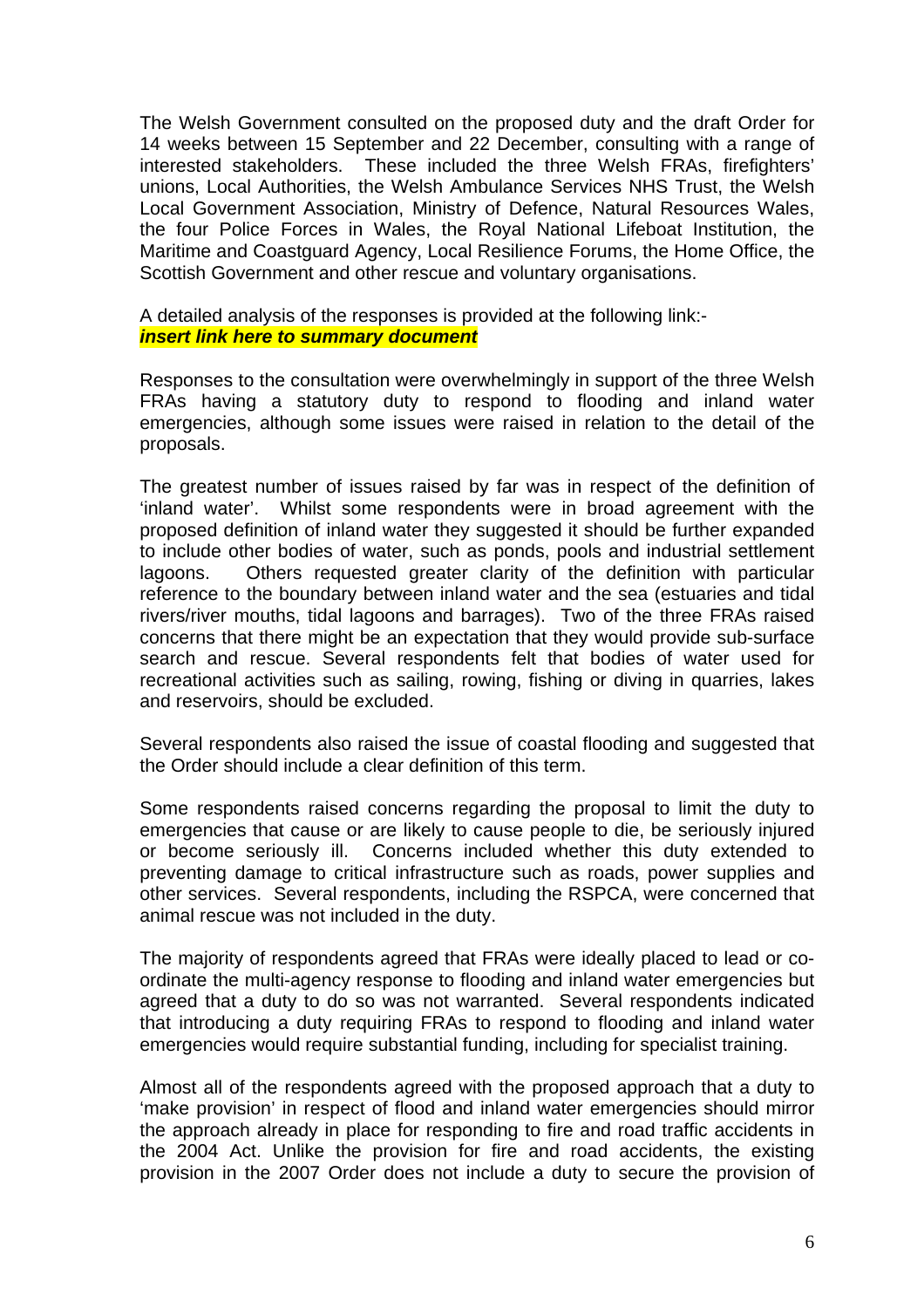"equipment". One respondent proposed the inclusion of "equipment" in the duty to make provision for flooding and inland water emergencies. Several issues were raised on the need for specialist equipment.

Around half of those who responded agreed that there was no need to place a duty on FRAs to respond to flooding and inland water emergencies across FRA boundaries as existing border arrangements already work well. All three Welsh FRAs referred to existing mutual aid arrangements in place under sections 13 and 16 of the 2004 Act.

#### **Welsh Government Response**

The Welsh Government welcomes the responses received to the consultation.

Whilst comments were received regarding clarity and detail, there was overall support for the introduction of a duty. As such the Fire and Rescue Services (Emergencies) (Wales) (Amendment) Order 2017 will come into force on 1 April 2017, although with one minor extension as a result of the consultation. This is detailed below.

Many comments called for greater clarity in the definition of 'inland water'. Whilst there are many references to 'inland water' in existing legislation, there is no single appropriate definition for the purposes of the new duty. . Those who will be affected by the new duty need to be absolutely sure what it will mean in practice and in addition the definition needs to reflect FRAs' current capability. Accordingly, a balance needs to be struck between a definition that is detailed and comprehensive and one that is concise and easily understood.

Instead the Welsh Government believes that the answer to these concerns lies in the nature of the duty. This does not specify the circumstances in which, or the locations to which, FRAs would be required to respond. Instead, it requires them to "make provision" for such a response to the extent that they believe it was reasonable. Exactly what that capability consisted of, and how and whether to respond in each case, would remain operational matters for the FRA, as with other incidents. For example, it could be reasonable for an FRA to decide that there was no need to develop a capability to respond to rare or hypothetical incidents, such as sub-surface rescues of live casualties, or a capability which duplicated that of other agencies such as the RNLI.

The Order is, though, clear that FRAs must develop a capability to respond to incidents on rivers or lakes – terms which have plain and common-sense meanings needing no elaboration. Such a capability would be equally suitable to respond to incidents on bodies of water which happened to be called ponds or pools (or any other term for a body of inland water which does not feature in the draft Order). Whether to respond to a specific incident must remain a matter for firefighters' professional judgement, as it already is as regards all other classes of incident with which FRAs deal.

Equally, there is no reason at all to exclude bodies of water used for recreational or sporting events; indeed, these may be the sources of the greatest risk. While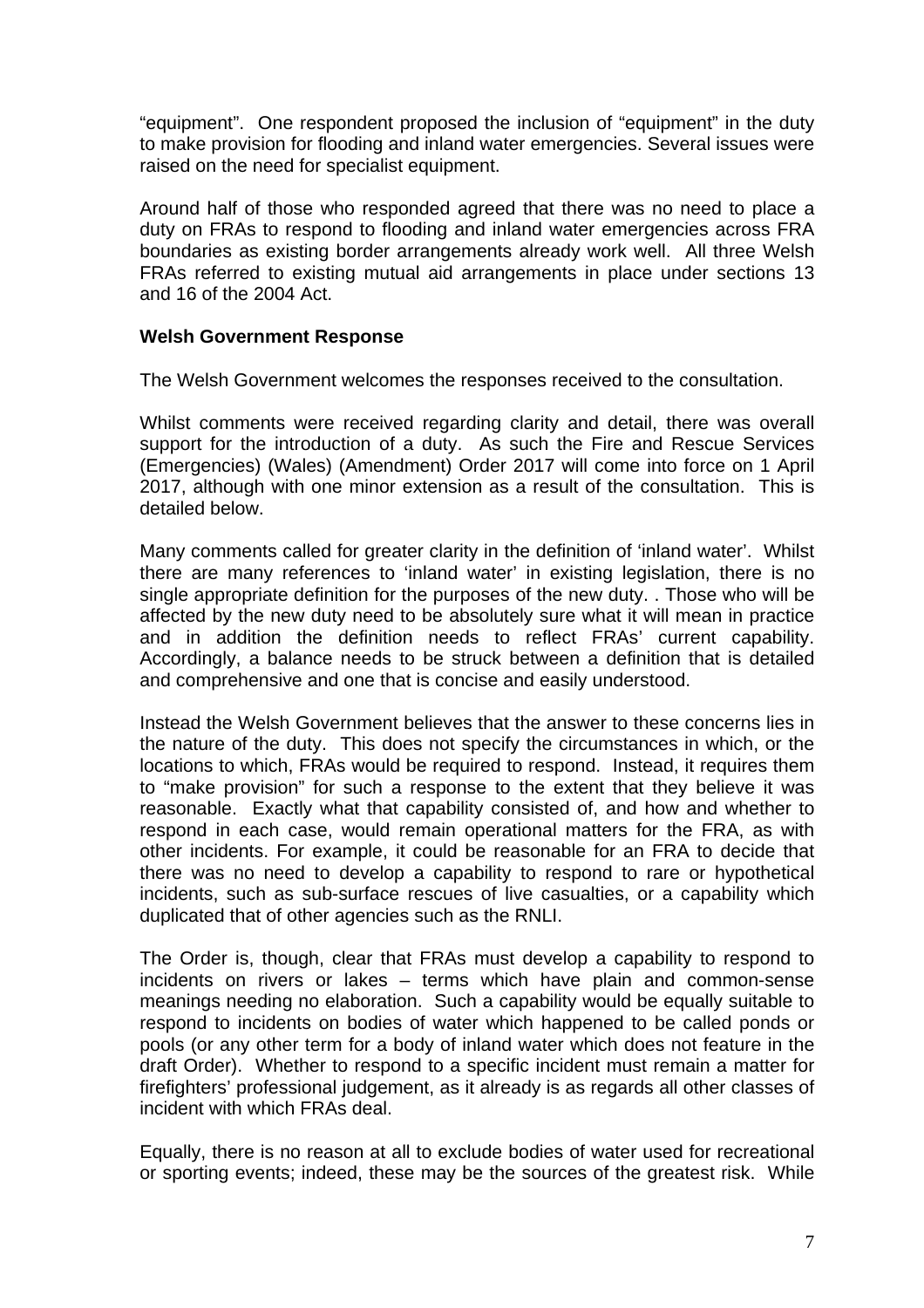the organisers of such events typically provide safety boats, lifeguards and the like, they are (and will remain) obliged to do so by health and safety law. This does not displace the need for a fire service response if the circumstances require it, just as fire safety precautions in business premises do not preclude a firefighting response.

We therefore do not propose to make any amendment to the definition of inland water in the Order.

The consultation document made clear that damage to or interference with, infrastructure could be considered as being included in the duty if an FRA, as part of its risk assessment, concluded that such a circumstance might put people at serious risk.

The duty does not include a duty to rescue animals. However, FRAs are still able to do so using their enabling powers under section 11 of the 2004 Act. We have been very careful to ensure that we are not increasing the burden on FRAs as a result of the duty. At least one of the FRAs in Wales does not provide large animal rescue services. To require such a response would therefore definitely add a new burden onto that service.

Therefore we do not propose any amendments to the Order in terms of the type of emergency to which the duty will apply.

Several issues were raised on the need for specialist equipment, and one proposed that the duty should include a requirement to secure the provision of such equipment. We agree. This would be consistent with the duties as regards firefighting and road traffic accidents in the 2004 Act, and therefore the 2007 Order would also be amended to include the provision of equipment as part of the provision FRAs are required to make.

The proposal to include provision of equipment in the 2007 Order will mean that the requirement also applies to the other types of emergency stipulated in the 2007 Order i.e. those relating to chemical, biological, radiological and nuclear incidents; rescues from collapsed buildings; and emergencies involving trains, trams or aircraft. The provision of equipment was previously excluded from the 2007 Order because the equipment to deliver that capability referred to in that Order was originally owned by the Welsh Government. Ownership was transferred to the FRAs under an agreement in 2010; which requires the Welsh Government to continue to fund the maintenance and replacement of equipment until 2025. This is done via an annual National Resilience grant. The amendment does not affect this agreement in any way. It is worth noting that the 2007 Order already includes reference to the provision of training, which is also funded via the National Resilience grant.

The issues raised in relation to the cost implications of the duty have been covered under the costs section above.

### **8. Competition Assessment**